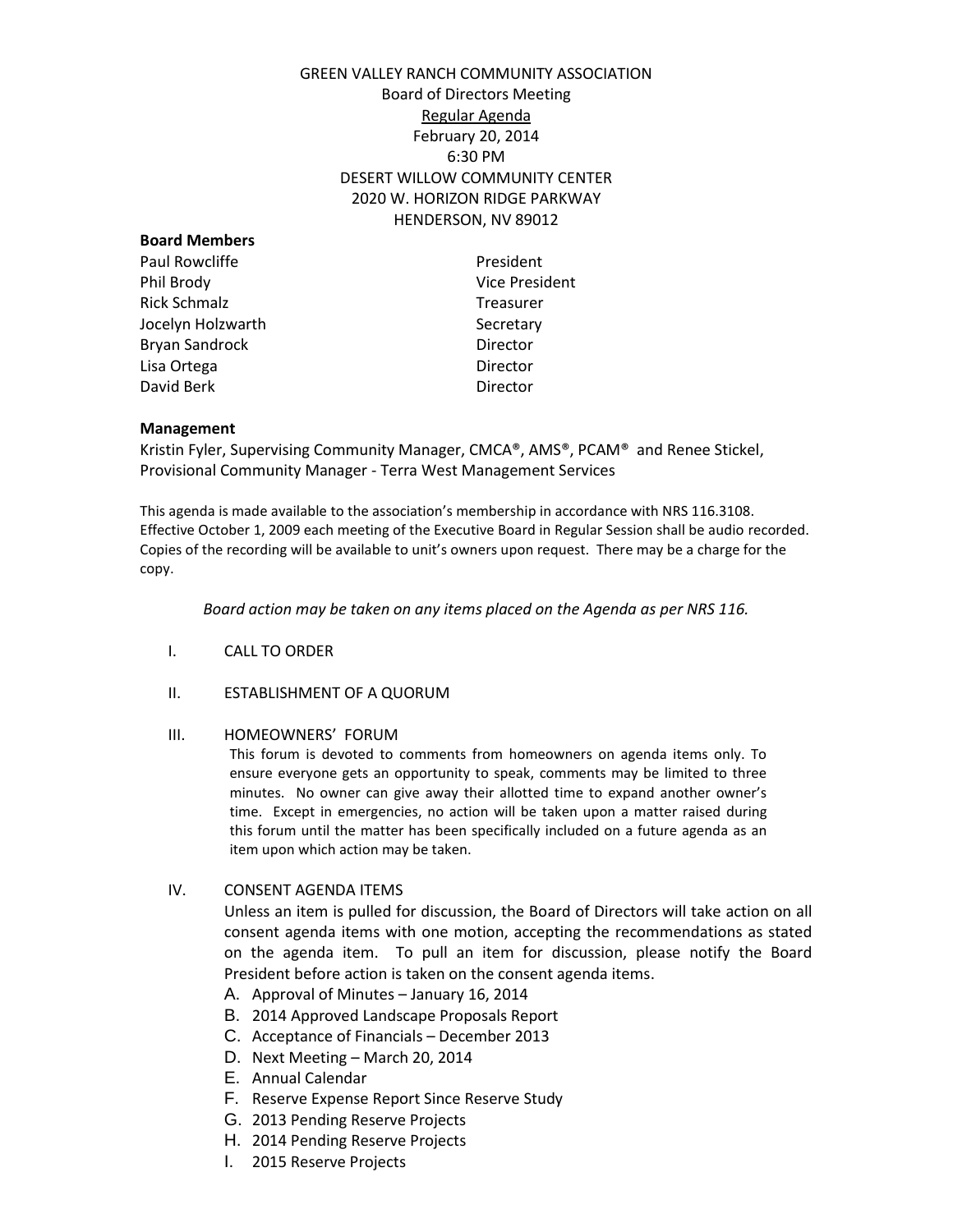- V. FINANCIAL REVIEW
	- A. Treasurers Report
		- 1. Year End Operating Fund Adequacy Calculation
		- 2. Year End Operating Fund Transfer Calculation
		- 3. Projected Reserve Funding Yearly Summary(s)
		- 4. Hilburn and Lein/Gary Lein's Correspondence
		- 5. Motion/Discuss/Review Reserve Target Funding Level
		- 6. Motion/Discuss/Review Final 2013 Funds Transfer
- VI. UNFINISHED BUSINESS
	- A. Landscape Committee Charter Motion/Discuss/Review to approve the recommendation if any from legal counsel
	- B. Finance Committee Charter– Motion/Discuss/Review to approve the finance committee charter
	- C. Park Proposals/Park repairs
		- 1. Remove and replace the sand at Cozy Hill Circle Park to comply with IPEMA – Motion/Discuss/Review to open sealed bids and possibility approve the removal of the sand and the installation of padding – Reserve CID 1302.1703
		- 2. Replace the playground equipment and padding at Friendship Park-Motion/Discuss/Review to postpone pending playground equipment choose – Reserve CID 1301.1305 and 1302.1306
	- D. Painting of the red curbs Motion/Discuss/Review to open sealed bids and possibility approve per linear foot
	- E. Sidewalk inspections Motion/Discuss/Review approve RFP for inspection of sidewalks
	- F. Sidewalk Repairs Motion/Discuss/Review approve RFP a contractor to be do the maintenance to the Association's sidewalk
	- G. Tree Policy Motion/Discuss/Review to approve the Tree Policy
	- H. Sidewalk Repairs on Murmuring Sands Motion/Discuss/Review to approve to sidewalk repairs
		- 1. GB Group \$1,045
		- 2. MK House \$770
		- 3. Intertex \$690
	- I. Park Committee Motion/Discuss/Review in creating a Park Committee
	- J. Playground equipment Inspection Motion/Discuss/Review to approve the RFP for monthly/quarterly inspections of the playground equipment
	- K. Golf Cart Motion/Discuss/Review the possibility of purchasing an used golf cart
	- L. Reserve Study Motion/Discuss/Review to approve the update the current Reserve Study with the projects that were completed and were not completed
	- M. 2014 Goals Motion/Discuss/Review to approve the 2014 Goals
- VII. NEW BUSINESS
	- A. Election/Transition to new Board Legal Opinion Motion/Discuss/Review on the Election opinion, date and time
	- B. Repair and Painting Phase 1 (Reserve Study Item) Motion/Discuss/Review the approval of the RFP for the repair and painting of phase 1
	- C. Paint the gazebo at Scarlet Sunset (Reserve Study Item) Motion/Discuss/Review the approval of the RFP for the painting of the gazebo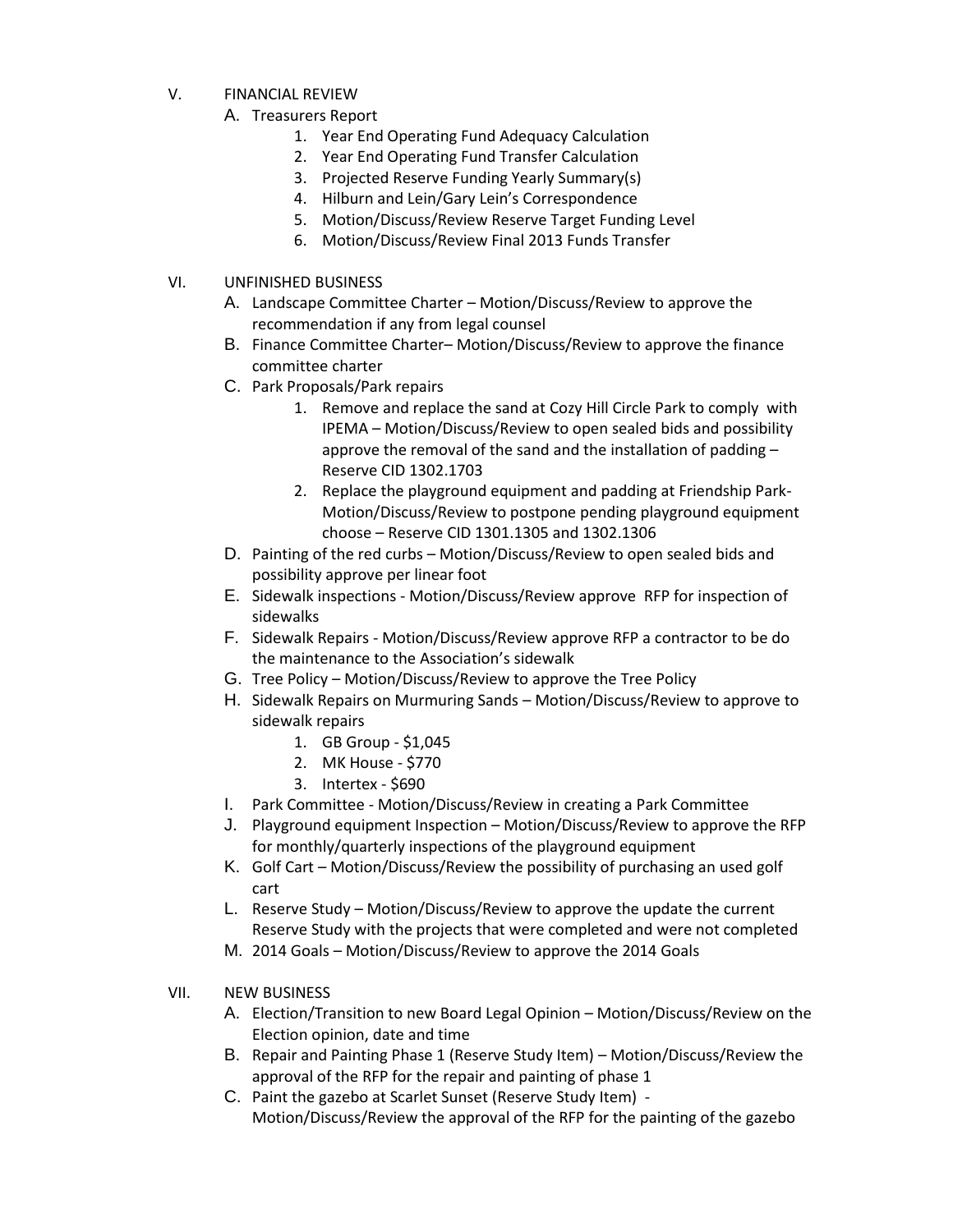- D. Playground safety padding repair and reseal (Reserve Study Item) Motion/Discuss/Review the approval of the RFP for repair and reseal of the safety padding
- E. Installation of 2 trash cans at the Multi-Generational Center near the new benches – Motion/Discuss/Review approval of 2 trash cans at the Multi – Generational Center
- F. Enforcement and Fine Policy Motion/Discuss/Review to approve the Enforcement and Fine Policy
- G. Installation of 2 concrete pads at the Friendship Park in the new conversion for future benches – Motion/Discuss/Review to approve the installation of 2 concrete slabs
- H. Replace the BBQ in the parks Motion/Discuss/Review to open sealed bids and possibility approve the replacement of the BBQ in the parks – Reserve CID
- I. Jaramillo/Proposal 10301301KC(R-1)/Friendship Park South Perimeter/Replacement of plants and rocks - \$12,960 – Motion/Discuss/Review to approval the proposal 10301301KC(R-1)
- J. Jaramillo/Proposal 12121301KC/Paseo Verde at the end of Mountain Ridge Trail/Tree Replacement - \$1,084.50 – Motion/Discuss/Review to approval the proposal 12121301KC
- K. Jaramillo/Proposal 01271402KC/Amargosa Trail East of Coronado Center/Rock Installation - \$4,860.00 - Motion/Discuss/Review to approval the proposal 01271402KC
- L. Jaramillo/Proposal 01271401KC/Amargosa Trail South West of Cozy Hill \$6,255.00- Motion/Discuss/Review to approval the proposal 01271401KC
- M. RFP for the Landscape Consultant Motion/Discuss/Review to approve the RFP for the Landscape Consultant
	- 1. Assessment
	- 2. Concept and Assessment
- N. Bob Fix It/Power washing all park furniture and concrete \$1,900 Motion/Discuss/Review the approval of power washing all park furniture and concrete for \$1,900
- O. Bob Fix It/Replacement of panels in the light poles \$4,680 Motion/Discuss/Review the approval of the replacement of panels in the light poles for \$4,680
- P. Fence Painting Only from Green Valley Parkway to Coronado Center Motion/Discuss/ Review to open sealed bids and possibility approve the painting of the fence
- Q. Red Curbs Motion/Discuss/Review to approve \$200 worth of paint for volunteers to paint
- R. Pacific Images Architectural Application for Approved Color Palette Motion/Discuss/Review for approval of the approved color palette with the recommendation of the ARC Committee
- S. Citrus Gardens Architectural Clarification Motion/Discuss/Review the approval of the changes to the approved color palette
- T. Pacific Trace Architectural Application for conversion to front yards and common area – Motion/Discuss/Review for approval of the conversion to desert landscaping
- U. Landscape committee members Motion/Discuss/Review to appoint and/or remove members to the landscape committee
- V. AdHoc Finance Committee members Motion/Discuss/Review to appoint and/or remove members AdHoc Finance Committee
- W. Appointment of Susan Corona to the Social Committee Motion/Discuss/Review to appoint Susan Corona to the Social Committee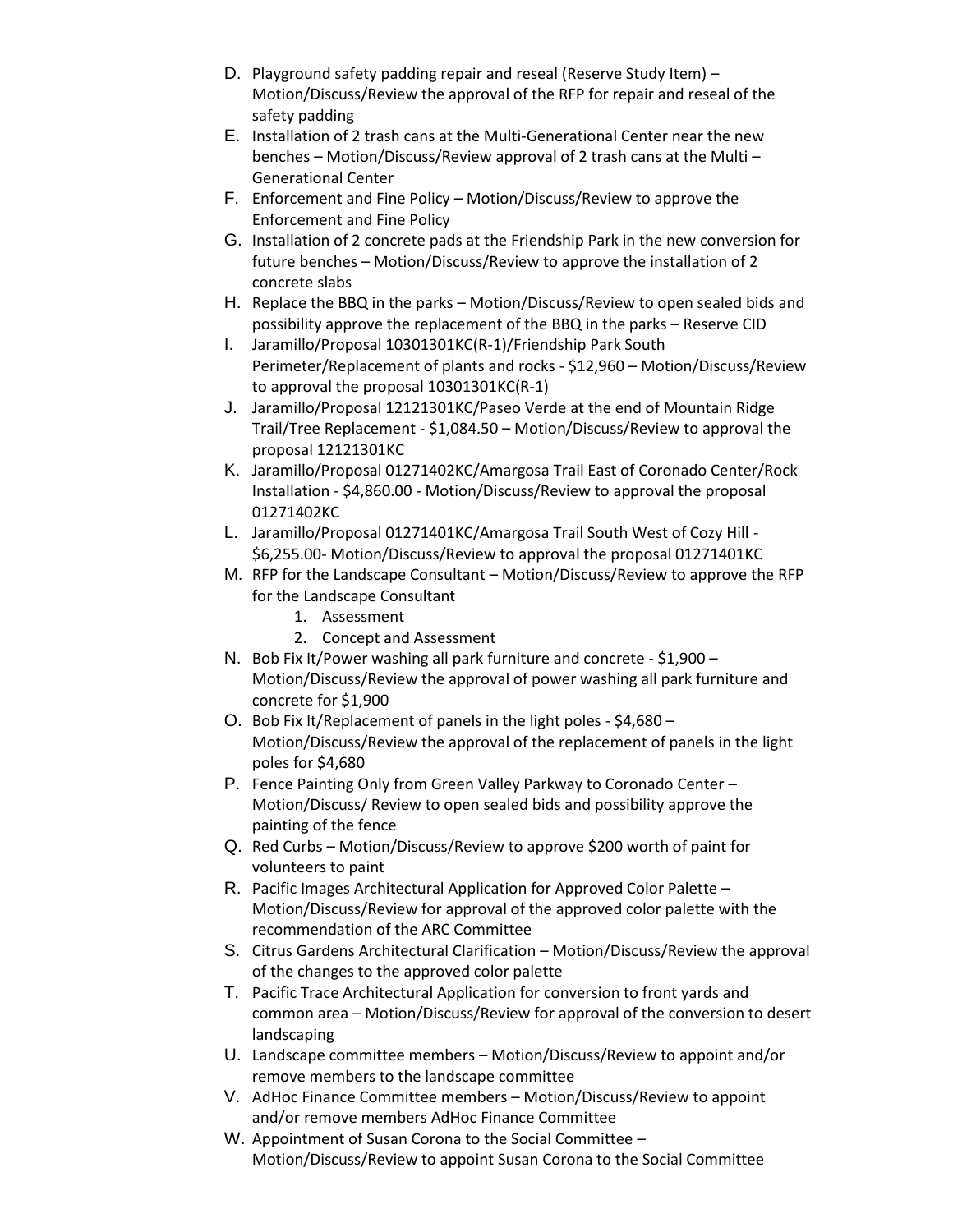- X. Seeking a firm to survey residents on various topics such as Community Events, Committee Participation, Preferred Communication Channels, Resident Satisfaction, Resident Priorities, etc. – Motion/Discuss/Review the approval of seeking a firm for survey
- Y. Night Inspection Motion/Discuss/Motion to possibility changing companies
- Z. Painting of mailboxes Motion/Discuss/Motion to get bids or have handyman paint the mailboxes
- AA.May  $17<sup>th</sup>$  2014 Breakfast Motion/Discuss/Review the approval of the breakfast and cost
- BB.Elimination of Statement under certain reasons Motion/Discuss/Motion to approval of the elimination of statements for zero balance, credit balances and ACH homeowners
- CC. 2013 Community Manager Compensation and Salary Survey Motion/Discuss/Review the approval of purchase of the book of 2013 Community Manager Compensation and Salary Survey
- DD. Sidewalk Map and Landscape Map in pdf format Motion/Discuss/Review to approve the spending of money to have a company put both maps into pdf format
- EE.Action Plan for review of existing Management duties, design of comprehensive Management Contract RFP, release Management Contract RFP, and selection of Management Vendor – Motion/Discuss/Review

## VIII. INFORMATIONAL/UPDATES

- A. Update of electrical engineer on Motion/Discuss/Review to approve site plan to bid out electrical work
	- 1. installing lighting on the trail across from Friendship Park
	- 2. Repairing the lighting at the rest stops, palms and trails south side of Paseo Verde
- B. Asphalting the trail across from Friendship Park Update
- C. Repair, Painting and Numbering of light poles Updates
- D. Workshop for Landscape and Management Contract
- E. CAI DCAL Class on February 22<sup>nd</sup> from 9am to noon on Risk Management

## IX. COMMITTEE REPORTS

- A. Newsletter/Website/Web Portal
	- 1. Newsletter Update
- B. Landscape
- C. Architectural
- D. Social
- E. Safety & Security
- F. Government Relations
- G. Ad Hoc Finance Committee
- H. Management Report

# X. HOMEOWNER LETTERS / REQUESTS

- A. Request to use a GVRCA Map Motion/Discuss/Review to approve/deny the use of the GVRCA Map
- XI. NEXT MEETING
	- A. March 20, 2014
	- B. March 27, 2014 Bid Meeting